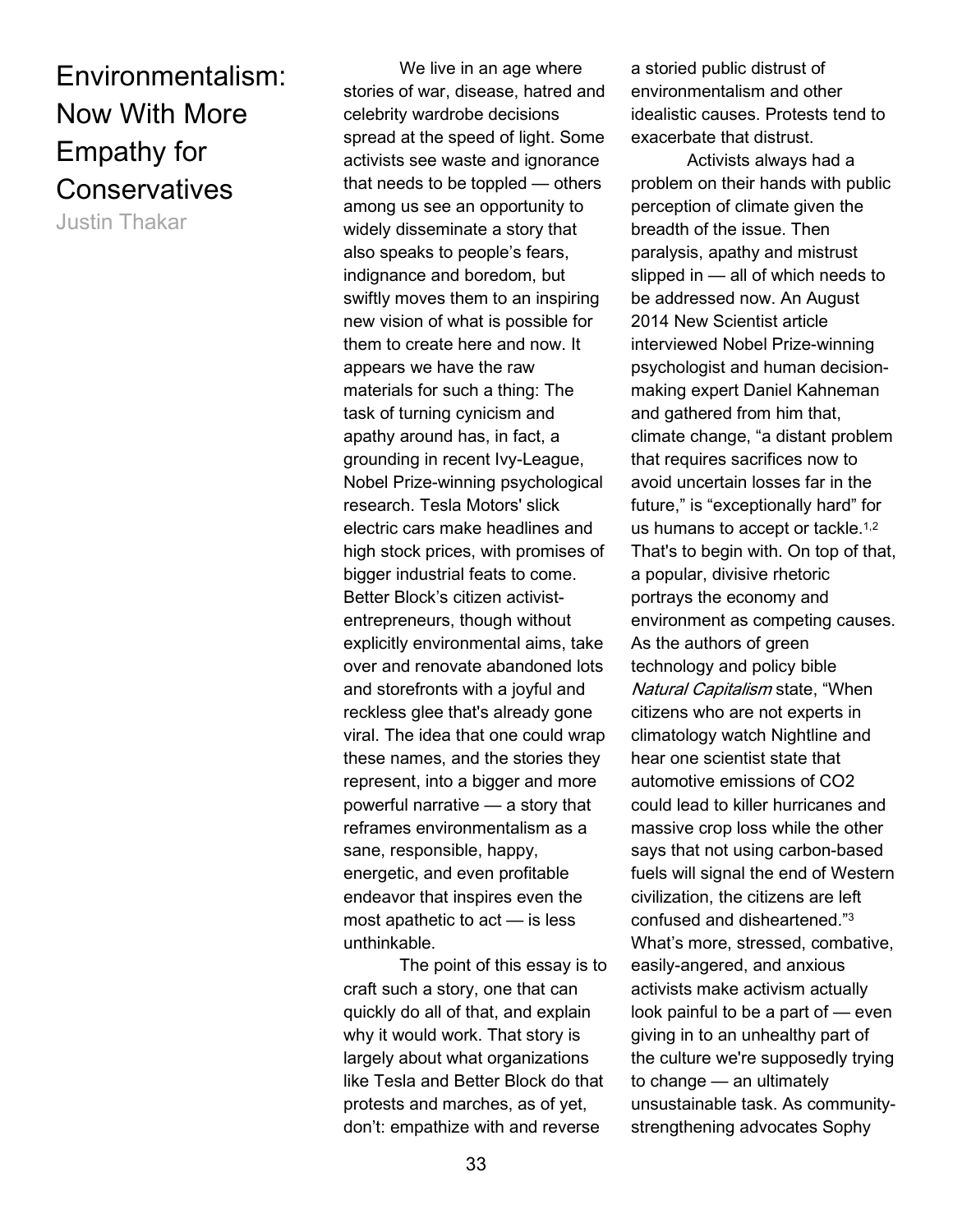Banks and Rob Hopkins write in the Transition Companion, "It's common in our culture to override these warning signs, and we can often be praised as being heroic in keeping going in spite of them. In this we repeat the pattern of our wider culture..."<sup>4</sup> New protests seem to be exacerbating the perception issue, and all of it is reinforcing the notion that it's not worth it to act.

Tesla, Better Block and others are responding to this dilemma in a way that creates much less of a pessimistic perception. They're reducing the complexity of the humongous task of "bettering the environment" down to a few easily-understood options that do their best to not be divisive, draining, or vague; rather, they're creative courses of action, with specific examples and concrete outcomes. Vitally, there are clear reasons to believe current efforts will grow and spread as was always hoped for but never materialized. If a precise blueprint to realize environmentalist goals is the centerpiece of this new narrative, then: how do citizens' efforts form a cohesive whole with the actions of CEOs and politicians; why do we predict any of it will have any effect; and, why don't we think it's hopeless or uneconomic?

The idea that it's possible to create such a quickly told, easily-remembered story encapsulating all of this, one that actually spreads far and fast, appears to be gaining traction. Columbia University's Center for Research on Environmental Decisions (CRED) uses hard

research in psychology and economics to recommend and demonstrate their version of "appropriate language, metaphor, and analogy; combined with narrative storytelling; made vivid through visual imagery and experiential scenarios."<sup>5</sup> Climate writer Joe Romm emphasizes the importance of political narratives and their components: In his 2013 book entitled Language Intelligence: Lessons on Rhetoric from Jesus, Shakespeare, Lincoln, and Lady Gaga, he spends entire chapters on repetition, irony, foreshadowing and extended metaphor. Why? Even a sound bite of a well-crafted story can carry a lot of ideas with it, and stick in memory better than an army of facts and statistics can. People are working on doing this as well as possible for a climate narrative.

 It's appeared to work for the other side, at least. Romm states bluntly that there's been a "messaging failure by the scientific and environmental communities, and progressive politicians."<sup>6</sup> He quotes E.J. Dionne, who wrote that "Reagan was laying the groundwork for a critique of liberalism that held sway in American politics long after he left office,"<sup>7</sup> and that, in fact, "Progressives will never reach their own Morning in America unless they use the Gipper's method to offer their own critique of the conservatism he helped make dominant."<sup>8</sup> If people do worry that activists will 'green' civilization by vanquishing industry and leaving society neutered, a

countervailing vision needs to be offered.

A short version of the new story might go like this: Tesla Motors' billions can make people trust hippies again. Despite the lack of realism of the environmental movement past, and the marketing power of established industries like oil and gas, there are many industrial magnates, policy makers and average citizens finding millions and billions of dollars in green entrepreneurship and communitybuilding, and this effort is growing. They're proving in big and public ways that both CEOs and soccer moms can stave off climate change while avoiding draining partisan bickering.

The hope is a story that could spread at high velocity through social media and at social occasions, for once spreading hope and vigor like a virus, instead of paralysis. And if someone derives memorable slogans, rhetoric, and speeches from such a narrative, they could act as force multipliers for the climate movement. We'd be going beyond the choir to draw in a new circle of entrepreneurs and activists, and then the next, and then the next, and so on. If anyone can reasonably predict that growth potential, for a cause people want to support but supposedly didn't think would succeed, widespread appeal should actually be within sight. With luck, we'll see a story that can unite the liberal and conservative viewpoints in a successful political and social movement that decisively tackles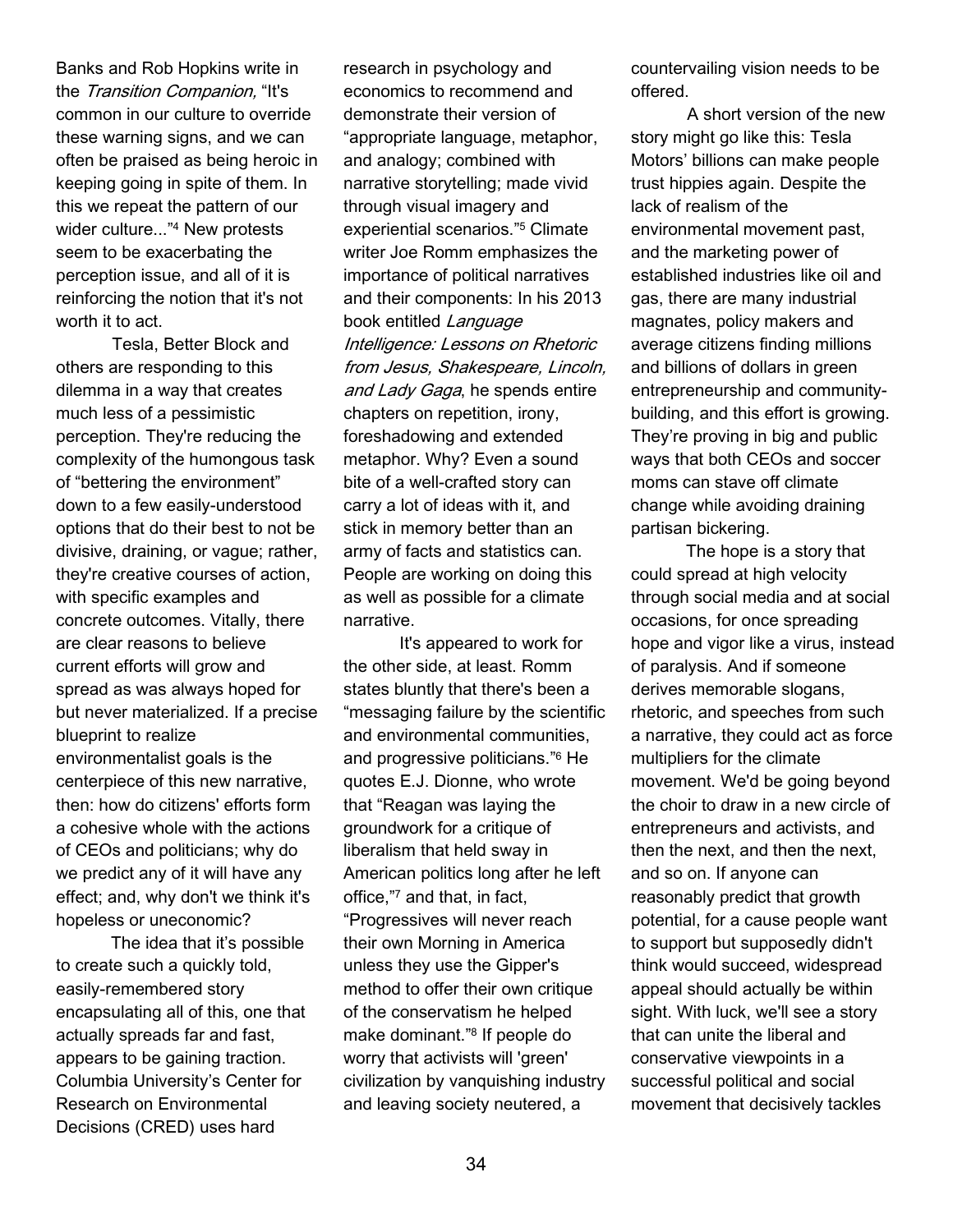climate and energy. Here's an attempt at that.

## Storied Mistrust of **Environmentalists**

Even internationallyrenowned consulting firm Price Waterhouse Coopers affirms in the dismally-titled "Too Late for Two Degrees?", their 2012 report on climate and industry, that "business-as-usual is not an option".<sup>9</sup> The September 2014 People's Climate March restated this message, rightly. But if this issue really is that hard for humans to process, if the public already feels drained and disinterested, if marches seem like nothing new, then further alarms and protests just portray activism as ineffective and out-of-touch. Perhaps protests need to turn into barn-raisings, teaching something or making something (which is basically what Better Block does) but now while simultaneously delivering a litany of complaints, in order to be accepted by America's entrepreneurial culture.

Otherwise, it'll have to be shown how protests as staunch gestures of defiance of the status quo, as principled as they are, do anything, and how they can overcome the current apathy. But Ivy League and Nobel Prizewinning authors seem to have found some methods to do just that. Igniting a spark in the public mind that turns into an entrepreneurial and political blaze might not be impossible, then.

However, in lieu of that having as strong and quick of an effect as we need it to, the tools of business and engineering — tools which have already proven themselves to Americans — may well get us back out of the mess less-thoughtful industrialists got us into, either by creating a better future or igniting that spark. Reinventing Fire, written by Amory Lovins and the Rocky Mountain Institute, and published in 2011, is essentially a bible of policy and engineering solutions to climate and energy problems, endorsed by major CEOs like Shell Oil's, and leaders like Bill Clinton. They drive home this point as much as they can: Only if we assume a better future is hard to create, it will be. As they recount, "The December 2009 Copenhagen climate conference proved again how pricing carbon and winning international collaboration are hard if policymakers, pundits, and most citizens *assume* climate protection will be costly."<sup>10</sup> They further assert that "[changing] the conversation to wealth creation, jobs, and competitive advantage sweetens the politics so much that any remaining resistance can melt faster than the glaciers."<sup>11</sup>

But even then, perhaps there are enough people, especially in America, so mistrustful of anything 'green' or idealistic that something more than just stories of hopeful successes like Tesla and Better Block are needed to provoke interest. Alternately, it's a lack of empathy on the part of the environmentalists and scientists for the public that is the real problem. Climate opposition may be based less in stubborn

adherence to a countervailing scientific theory and more in a general rejection of vaguely optimistic New Age hippies, government spenders and panicked activists; that would be a place to start reconciling. And if there are indeed people who'd like to pitch in but don't want to be associated with a draining, divisive struggle — as some perceive the movement to be embroiled in seeing conciliatory gestures to 'enemies' might just be convincing enough for them to lend a hand.

One way to understand the lack of trust is to lay some of the blame on the counterculture and progressive movements, which once overpromised and underdelivered, allowing conservatives and others to turn off. Daniel Quinn starts his 1992 novel Ishmael commenting on this, the narrator describing how he and others lost faith in their idealism during the "children's revolt of the sixties and seventies":<sup>12</sup>

> "I expected to hear laughter in the air and to see people dancing in the streets, and not just kids — everyone! I won't apologize for my naïveté; you only have to listen to the songs to know that I wasn't alone. Then one day when I was in my mid-teens I woke up and realized that the new era was never going to begin. [...] 'Nobody's out to save the world, because nobody gives a damn about the world, that was just a bunch of goofy kids talking. Get a job, make some money,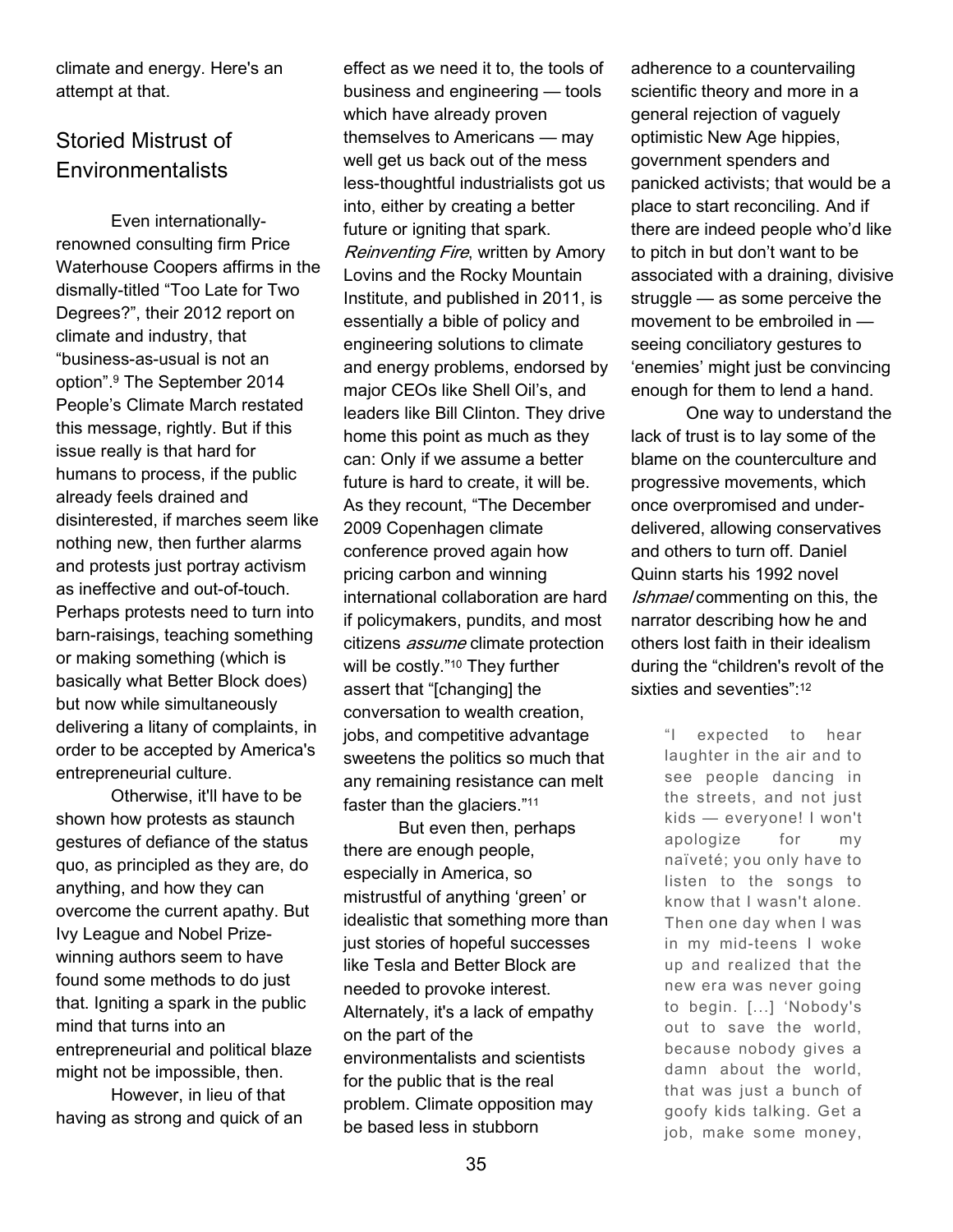work till you're sixty, then move to Florida and die.'"13

 It was as if the optimism bubble burst and no one wanted to buy back in: Whether it was hope for a better environment or for any kind of better society, it seemed suspect. Even really smart people seemed to lose their powers in the less-than-perfect war on poverty of the 1960's; and the same shortcomings lent ammunition to the critique of government as wasteful and harmful. Paul Tough's 2012 book How Children Succeed talks about Ivy League researchers, teachers and Nobelwinning economists making big advances in tackling poverty, achievement gaps, mental health and more. Along the way he tries to explain why some of these advances didn't appear earlier. He, for one, thinks it has to do with the severity and embarrassment of past missteps. As he states: "Some of the interventions that made up the War on Poverty were effective — but plenty of them weren't. And plenty more seemed to do more harm than good. And if you're someone who believes that smart people working through government can solve big problems, that is a harsh truth to admit…" 14 This, too, plays into, and in fact provides some evidence for, the larger conservative argument that activists need to address. Here we can see more roots of a widespread fear that something new will actually be the same old, and a lasting impression that

idealism failed once, and could easily do so again.

As the Natural Capitalism authors suggested earlier, we do have a paralyzing public debate particularly for environmentalism. They think this polemic is encouraged by a conflict-hungry media, and "ignores the possibility that innovative, pragmatic solutions might exist that can satisfy the vast majority of Americans and make the wrangling irrelevant."15 Frame issues with even a hint of divisiveness and it risks reinforcing the notion that there are only bad options to choose from, and that maybe the problem is too big to solve anyway. The issue seems too big to fit into our "finite pool of worry,"16 and we do our best to ignore it.

So now, even if activists have scientific evidence on their side and want to vocally emphasize that, they have to try something new. Specifically, they want the other side to trust that a mutual understanding is possible in spite of sharp divides. Activists remaining steadfast in their critique while earnestly examining the best, most valid parts of the opposition's reasoning may do it. That means saving scolding for after exercising patience and empathy: things that build trust. In an ideal world, this will undo many years worth of mistrust and miscommunication. But even if hardcore science-deniers still balk, others just needed to see someone argue for a position without being divisive about it, since divisiveness can be draining to be part of. They may sign on.

#### New Mindsets

A larger issue, and the source of the most earth-shaking possibility here, may be in the fact that many people don't believe they have the capacity to handle things they're unfamiliar with. Cognitive psychology gives us a lot of tools to escape this helpless thinking: two recent books especially do so, Daniel Kahneman's Thinking, Fast and Slow and Paul Tough's How Children Succeed. Both contain research that can effectively change how one thinks, but perhaps the most powerful and versatile idea of the lot is the growth mindset. This originated from Stanford's Dr. Carol Dweck, who saw a huge difference between people "who believe that intelligence and other skills are essentially static and inborn," as in a fixed mindset, and people "who believe that intelligence can be improved," as in a growth mindset.17,18 Losing the fixed mindset takes the leash off human ability. For example, in several of the controlled experiments Dweck and others have run, students were told that intelligence can increase with hard work, and that it's not just a fixed quantity they're stuck with. The students who heard this improved their grades significantly. Why does that happen? It could be in part because the 'growth mindset message' eases or even removes distracting fears that take mental energy to fight, like fear of confirming that one is bad at math.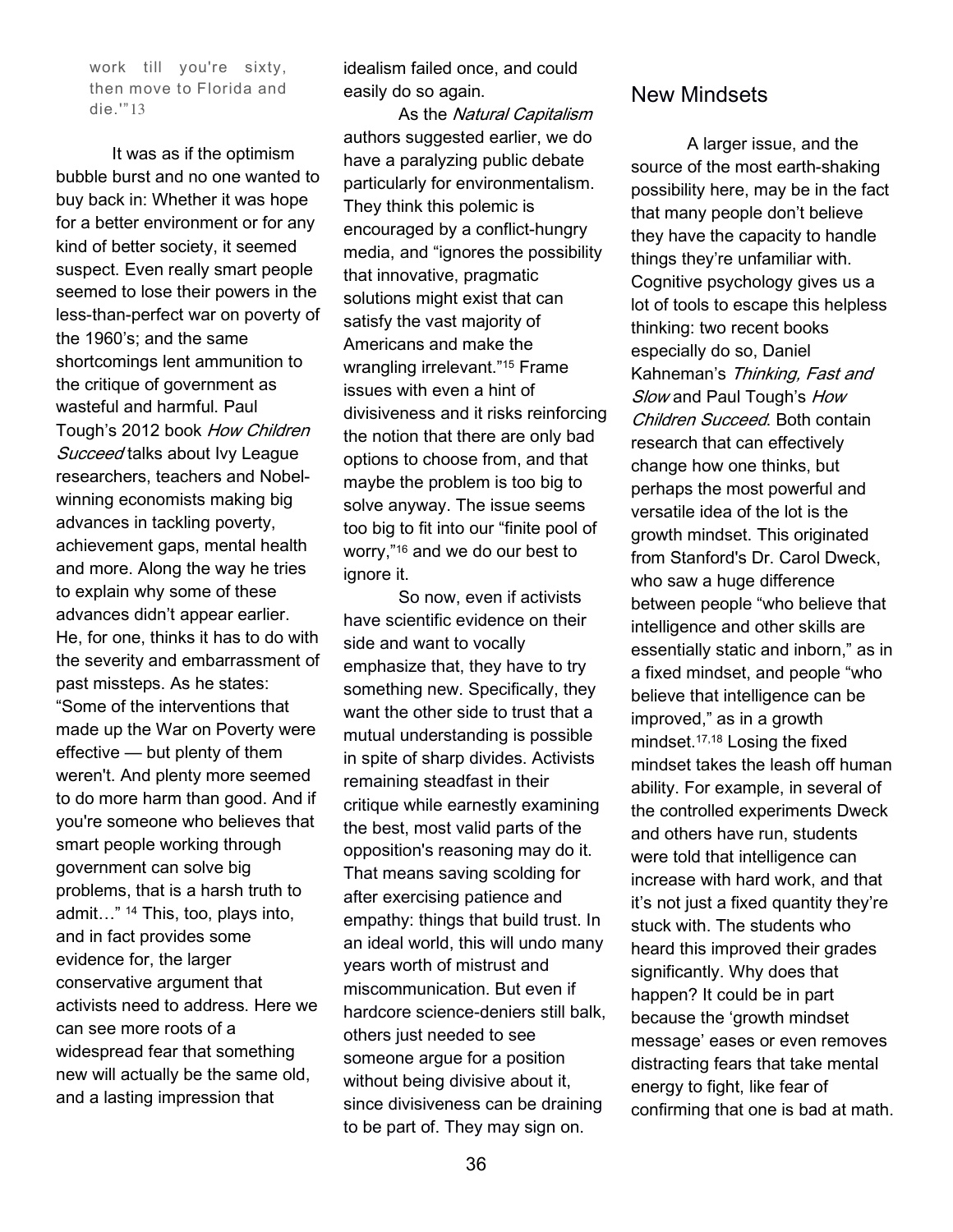Free of that, one can use that energy to work hard.<sup>19</sup>

Can we actually make people 'better' this way? It could well be. Nobel Prize-winning economist James Heckman was on "This American Life" defending these ideas and even the host, Ira Glass, said, "he can sound positively Utopian". Heckman acknowledges that making people better is a big goal, but presses on anyway: "[O]ne of the reasons why people don't think it's a possibility is they think these traits are fixed at birth or fixed so early there's not much we can do about it…[But] these human capabilities can be shaped…There are these happy times in science and social science and knowledge where different strands come together. And I think we're at such a time." <sup>20</sup>

It seems, then, we've got a lot of research about why people can find it difficult to identify and pursue optimistic choices. But wherever that thinking came from, we can start to undo it. Then perhaps the technology and policy solutions we need can be paired with the energized, persevering and optimistic people needed to implement them.

Daniel Quinn in *Ishmael* argues a big and optimistic vision is something we've needed all along: "People need something positive to work for… [they] need more than to be scolded, more than to be made to feel stupid and guilty. They need more than a vision of doom. They need a vision of the world and of themselves that inspires them. Stopping pollution is not inspiring. Sorting your trash is not inspiring…" A

vision of people becoming truly better than they are might do it.

But it can be made easier with concrete examples of how to contribute, or if it's clear how individual efforts tie into the larger picture. That's where Quinn and others in the counterculture stop short; then other leaders pick up the slack, like Rob Hopkins, founder of the Transition Towns community-organizing movement. His life mission appears to be to find those concrete examples. As he states in his 2013 book The Power of Just Doing Stuff, "The problems we face are big, and most of us are not used to thinking that we can do anything on that kind of scale.…we need to see some kind of pathway of possibility — see that our actions actually can make a difference."21 That is, motivating average citizens to pursue global-scale goals requires showing how individuals working a human-scale 9-to-5 can play a role in something much bigger. It also means showing off pilot projects that are impressive enough to inspire trust in the promise of a better future.

### Powerful Pilot Projects

Natural Capitalism, Cradle to Cradle, The Upcycle and Reinventing Fire don't neglect how large and seemingly intractable the problems we face are. Still, they do not devote nearly as many pages to problems as to extensive and detailed solutions, in analyses backed up by people like Bill Clinton, and reviewers at GM, NASA, Boeing, Ford, Johnson Controls and more. They seem to

recognize that vague optimism and angry scolding aren't useful, nor are they craved — rather, the 'how', the practical details, the things people can still do — that's what will make ears perk up. The Upcycle takes this a step further, with radically hopeful rhetoric: "You are a known positive. No need to think of yourself as misplaced in the natural world, or that you cause destruction…Be successful. We hope to enjoy all that you share. And tell your children that things are looking up."22 Perhaps this is exaggerated, but it may be novel enough to get attention. Even entrenched pessimism may be roused.

 They still can't do what Tesla Motors' story can, though. Tesla is making headlines, cover stories and billions of dollars in electric vehicles.23 What that story suggests is that if ever we were wrong about electric cars being unprofitable, maybe we'll be wrong about the rest. Maybe all we need to do is apply the thinking that was applied to Tesla to everything else — to renewables, agriculture, manufacturing, transportation and we'll get the future we want. That thinking might consist of a mature growth mindset, driven and idealistic but grounded in recognition of unpleasant truths. Founder Elon Musk, Fortune's 2013 businessperson of the year, in his own words, "thought the likeliest outcome was failure"<sup>24</sup> when he was starting Tesla and commercial space-flight company SpaceX. Chris Anderson of TED writes in the cover story that what propelled them past near-disaster was Musk's "conviction," — i.e. his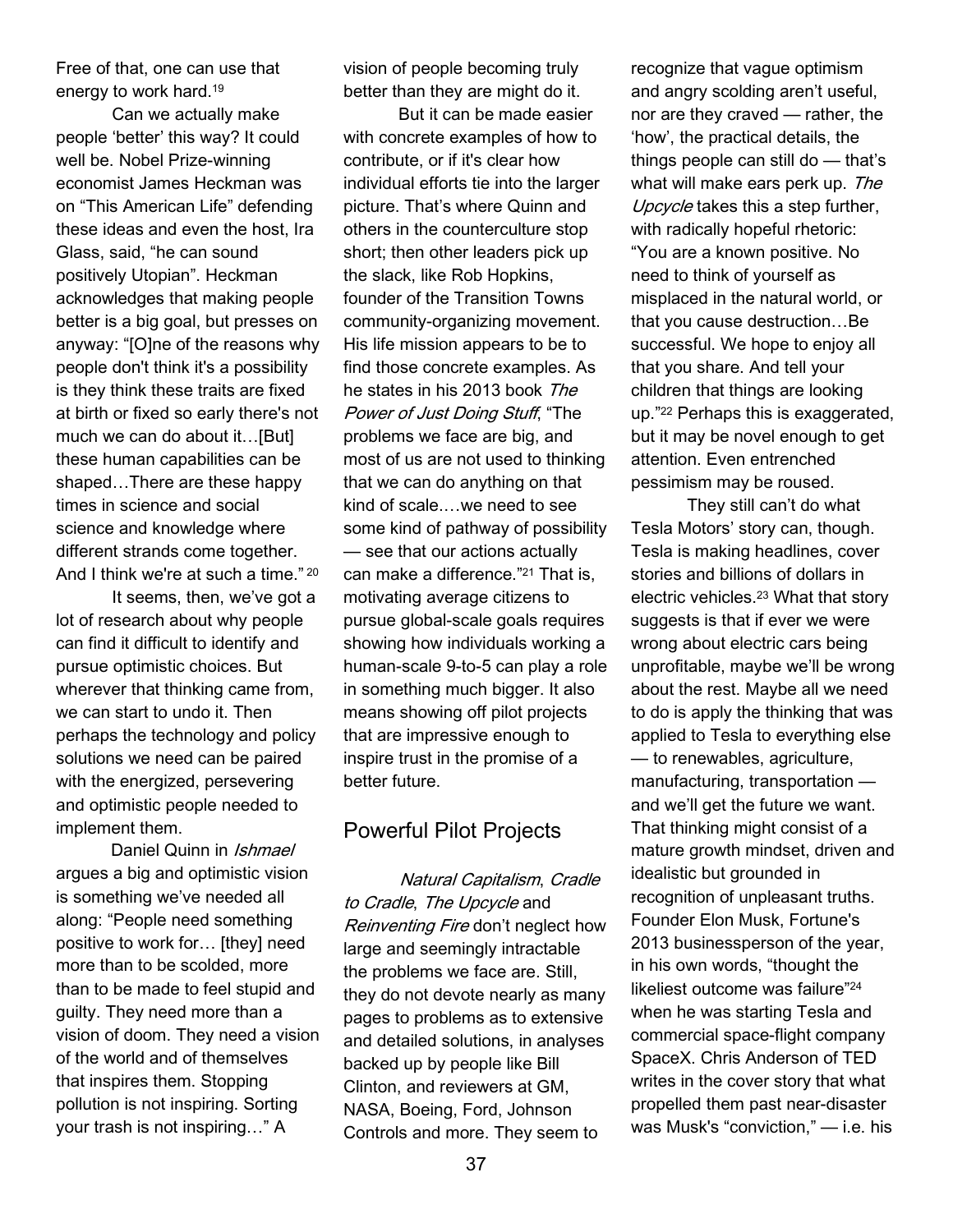"strength of feeling that the possibility had to be pursued".<sup>25</sup> This isn't to say he's completely noble or perfect: Fortune more recently suggested he can also be brilliantly manipulative.26 But it's still exciting to see someone so invested in creating a renewable future also possess the self-control and grit to realize it with welldesigned products and business strategies. A Tesla car in yet another driveway is a new opportunity for conversations about making something truly valuable while doing something good for the environment, in ways that maybe some of us thought we couldn't — shrewd money-making, but perhaps also genius activism.

 Of course, having only Elon Musk as a role model is limited. Others will act only if they can do so in their own locale, or only if they can act while also placing a high priority on safeguarding themselves from a potentially turbulent future. This is why the Transition Towns movement started, which strives to bring any given community from zero activism to local solar panel businesses, as a means to create and inspire a better future while also preparing for whatever the future actually holds. The movement has published dozens of books pointing to business and community innovations Transition has inspired in towns and cities across the world. Better Block does the same, but sometimes better, and without an explicit environmentalist bent, with trainings that involve participants going out and doing the stuff that participants in Transition Town

workshops and trainings only learn how to do, such as renovating public land without permits and test-running coffee shops on sidewalks for a day.27,28 In short they appear to be figuring out better ways to use their volunteers' time. And isn't that exciting? Ordinary citizens care enough about what they're evangelizing, of which creates a snowball effect of innovation on their own. Lyft, Uber, AirBnB, Couchsurfing.org, RelayRides and more give such community building and resource sharing even more tools. So for the many who think protesting is the only meaningful thing you can do as an individual: it's not. The means to strengthen our communities can grow at the pace of technology, and can do so much for our collective hopes.

 One particularly powerful example of this happens to be Pittsburgh, Pa. neighborhood Larimer, which recently received \$30,000,000 for green communitybuilding projects after a decade or more of organizing.29 The residents, largely minority and not exactly rich, still had a powerful enough vision of what Larimer looked like in the 1960's that they were able to persuade everyone else living there, along with officials in city hall, that there was a path out of the decay of the 1990's. They were right. These were ordinary citizens working nine-to-five jobs — if they could do this, probably anyone can.

#### New Narratives

Of course, there are still polluting companies out there.

One shouldn't go about completely neglecting the problems, the sources of the problems and the ways in which those problems are obfuscated. Price Waterhouse Coopers' 2012 report uses all the tools of a famed business consultancy to predict that "businesses, governments and communities across the world need to plan for a warming world — not just 2ºC, but 4ºC and, at our current rates, 6ºC," and that yes, "business-as-usual is not an option."30,31 What if Better Block's street-level activism and Tesla's industrial scale activism could be used as platforms to speak out against companies we know aren't changing, or are launching marketing campaigns to bolster fossil-fuel interests? We could offer realizations of an alternative vision while also acknowledging some companies are subpar.

Also, it's worth noting regulation favoring carbon-cutting could still greatly add to the flame, if it manages to be conservativefriendly enough, and it does suggest the stories we tell should also mention these alternative pathways when we get a chance. Books like Nudge by Richard Thaler offer that there are many ways to encourage good decisions without coercion (with a nudge, rather than a push) or creating new overly costly government bureaucracy — both major concerns on the right. In this vein, we see ambitious political activism and a push for party-bridging legislation coming from an organization called the Citizen's Climate Lobby. They want a carbon "fee", which like a carbon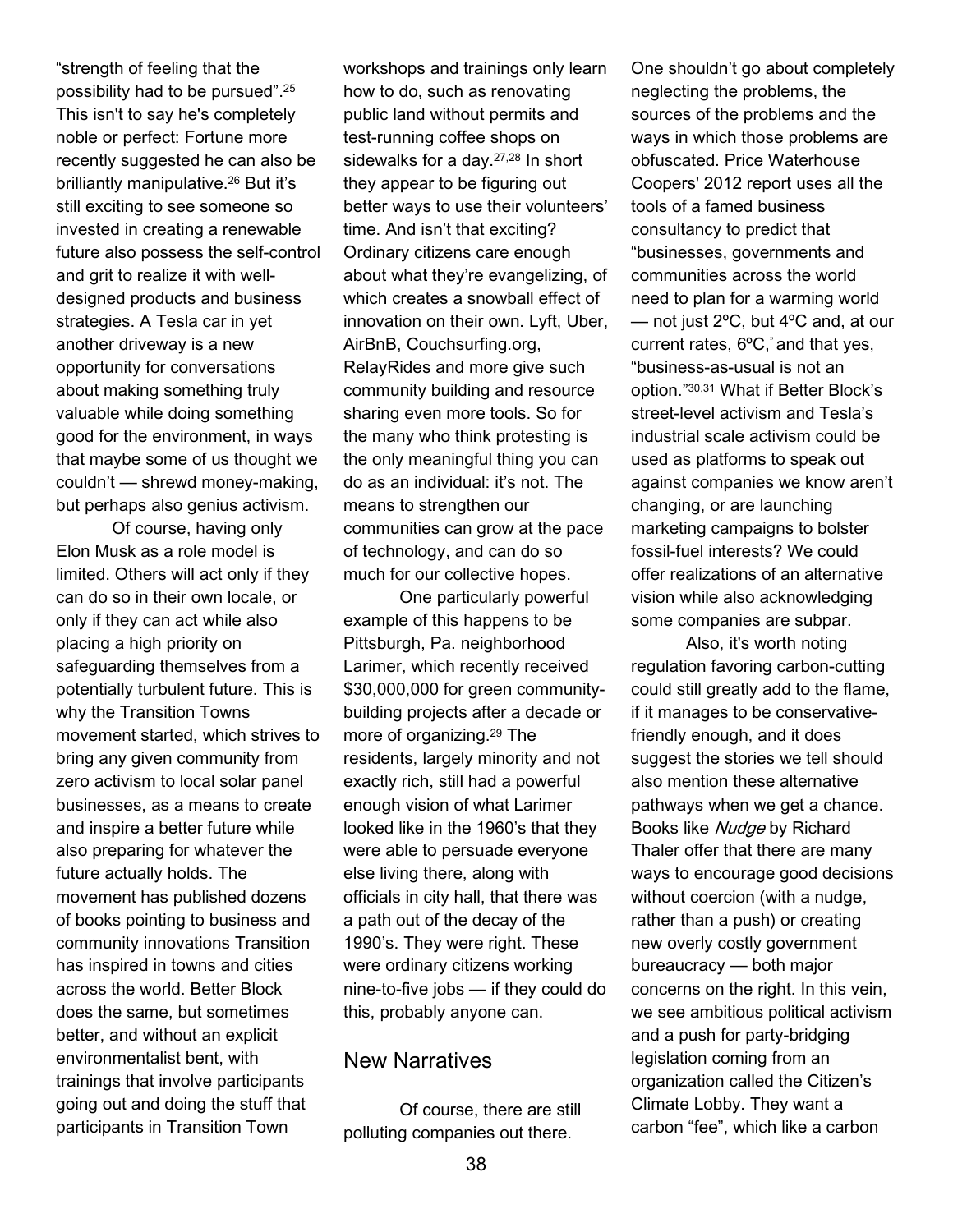tax, imposes fees for carbon use, but gives back refunds and more in the same amount at the end of the year, no matter what. Then, more money is given if more carbon is saved. Supposedly this would be "revenue-neutral, giving this proposal a much better chance of attracting the Republican support needed for passage".32 Whether it'll work better than what Tesla is doing, or gain critical mass more easily than community-building, remains to be seen, but it does offer one more path of action for people working more on the individual level.

That said, there's so much more that can be said besides what many have not evidently heard yet: This is possible to do. We don't have to tear ourselves apart to do it, it's just plain hopeful and not divisive, and you can take part whatever your resources.

Plus, it may be that the business route can do the most for activism overall. If massive profit is generated on the industrial scale, ֦

1 George Marshall, "Understand faulty thinking to tackle climate change," New Scientist, August 18, 2014 <http://www.newscientist.com/article/ mg22329820.200-understand-faultythinking-to-tackle-climate-

change.html> (accessed October 24, 2014).2 George Marshall, "Understand faulty thinking…" New Scientist.3 Paul Hawken, Amory B. Lovins, and L. Hunter Lovins, Natural Capitalism: Creating the Next Industrial Revolution, Boston: Little, Brown and Co., 1999, 310.4 Rob Hopkins, The Transition Companion, White River Junction, VT, Chelsea Green Pub., 2011, 183. 5 "The Psychology of Climate Change Communication." Center for Research on Environmental

it proves this seemingly allconsuming malevolent force that is capitalism doesn't have to be destructive. All those risking the future in the name of profit: It's beginning to look like they're just lazy and uncreative slobs, not real, hard-working capitalists. It's also that we get more certainty that unchecked business forces won't necessarily obliterate whatever citizens create. What's more, if we could see business (supposedly callous) suddenly become an unstoppable force for good that would be a great and powerful story to tell. That's a dramatic way of seeing it, but it may still speak to the fears and apathy people feel, in ways the struggle of protests or bland, but useful regulation can't. If it's possible to give people a job that allows them to not contribute to a broken system, while giving them a stable, reasonable income — that's the real political gain.

How to exactly craft a messaging strategy based on such

Decisions, CRED Guide: The Psychology of Climate Change Communication. <http://guide.cred.columbia.edu/pdfs/ CREDguide\_full-res.pdf.> (accessed November 18, 2014) 6 Joseph J. Romm, Language Intelligence: Lessons on Persuasion from Jesus, Shakespeare, Lincoln, and Lady Gaga, North Charleston, SC: CreateSpace, 2012, 181.7 Romm, Language Intelligence, 149.8 Ibid.9 Leo Johnson, "Too Late for Two Degrees? PwC Low Carbon Economy Index 2012," PwC, https://www.thepmr.org/system/files/d ocuments/Low%20Carbon%20Econo my%20Index%202012.pdf, accessed (accessed December 4, 2014).

a narrative that will be impactful is a topic for another essay. Joe Romm in Language Intelligence devotes a whole chapter to the importance of repetition: repeating specific words and narratives many times, over and over, with the knowledge that that's the only way they actually reach all of your audience. CRED has its tables of non-jargon words. The environmental movement hasn't really used any of this yet, but it can.

And so if cognitive psychologists voice severe doubts as to how much it's possible to convince people, one can counter that people have only just started to tackle this thing for real. We have seen only the tip of the iceberg of what climate change can do to us, but we've also only seen the smallest beginnings of human efforts to stop it.

10 Amory B. Lovins, Reinventing Fire: Bold Business Solutions for the New Energy Era, White River Junction, VT: Chelsea Green Pub., 2011, 239.11 Ibid.12 Daniel Quinn, Ishmael, 1992, Reprint, New York, NY: Bantam/Turner Books, 1995, 5.13 Ibid.14 Paul Tough, How Children Succeed: Grit, Curiosity, and the Hidden Power of Character, Boston, MA: Houghton Mifflin Harcourt, 2012, 187.15 Hawken et al, Natural Capitalism, 310.16 "The Psychology of Climate Change...", Center for Research on Environmental Decisions. 17 Tough, How Children Succeed. 97.18 Ibid, 97.19 Ibid, 98.20 Ibid. 21 Rob Hopkins, The Power of Just